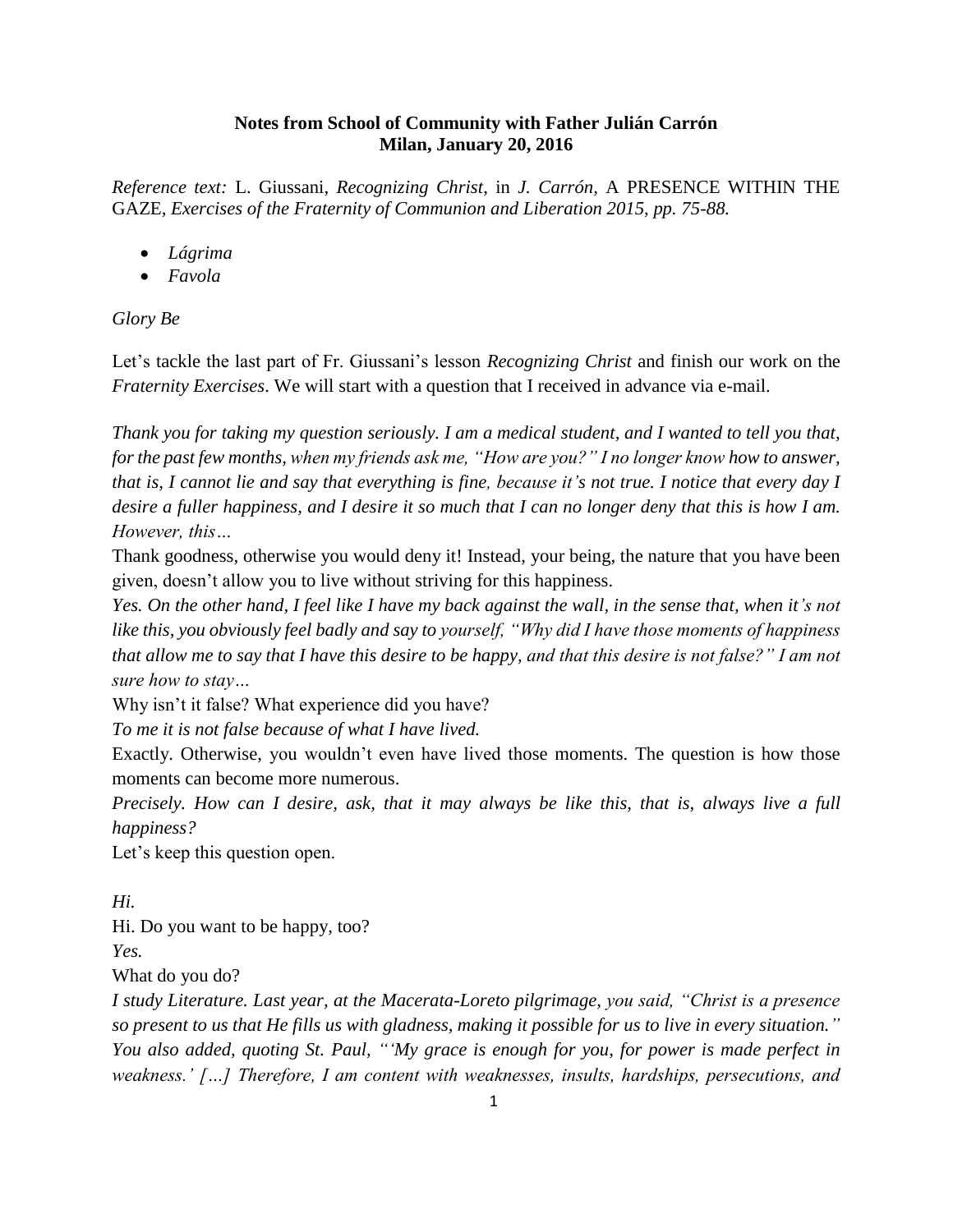*constraints, for the sake of Christ; for when I am weak, then I am strong (*2 Cor *12:9-10)." You remarked, "We are small, and aware of our limits, of our daily betrayal and of the frailty of all of our efforts; but more than anything we are certain that the Father chose us just as we are so that it may be even more evident that the strength comes only from Him." Can you explain how this experience is possible, and how it can last? When I went back to college after summer break, I was full of life, like a whirlwind. The summer was extraordinary, the first months at college were very full, a continuous back-and-forth between God and me, so exciting and moving. I have a very hard time saying, "God" or "Jesus Christ." Often I am vague, saying, "The Mystery," "that which unites us," "that thing." Thus, I remember well that I was saying "Jesus Christ;" and if I said it, it was because it was Him, and not something else. Then, around Christmas, classes ended, and at a certain point, this gladness and this relationship that was everything sort of froze. It was as if only inertia kept me going, and gestures were just that – they didn't lead to anything else, they weren't a relationship. They were beautiful things, period, or important things… I don't know how to explain it – they were just things! At a certain point, boredom, and then loneliness, set in. I am struck that Fr. Giussani defines solitude not as the lack of people, but as the lack of meaning. I was not alone because there were fewer people, but because everything was random. Working on School of Community was not difficult, because I didn't even think of it! Prayer was useless: it was hard, almost painful. I no longer knew how to seek Jesus. I don't want to say that He is present if I don't see Him, to stick His name on because "in any case, He is the One who does everything." I saw no trace of the divine in my days, just me doing a series of things. Other people's happiness and certainty continued to be desirable, but they seemed unreachable – whereas just a few weeks before, I was the first to live like that, bursting with joy. I felt almost abandoned, because before, I felt that entering the day like this was effortless, I was happy to exist. Then boredom and selfloathing took over, and everything was fake and flat. I felt that before, leaving the house was like going to see a friend – your bed is still comfortable, your house is still cozy, but if you go to see a friend, you don't think about that. Then, at a certain point, I was no longer able to get out of bed, as if there were no longer a friend waiting for me.* No reason to get out of bed.

*Exactly. And my first reaction was precisely that I am worthless, that it is because of my own limit, my mistake, that I am no longer able to see Jesus. I lived my days on tiptoe, trying to make as few mistakes as possible, trying not to bother other people. I wasn't free. Everything bothered me, especially myself. If something bad happened to me or someone treated me poorly, it was the proof that something was wrong with me. It cost me an effort even to say it, because I am embarrassed by my limits. However, something happened, and on that day I wrote to you. I went back to college, and we had the first School of Community in my department. It was striking – all of the people who spoke said something that related to my experience. I could have spoken, I could have spent an hour speaking, because it was my winter that they were describing. They were all people whom I would have perhaps considered to be ahead of me. On the contrary, they weren't ahead, they were just like me. They weren't better than me, they recounted my own mistakes and my own*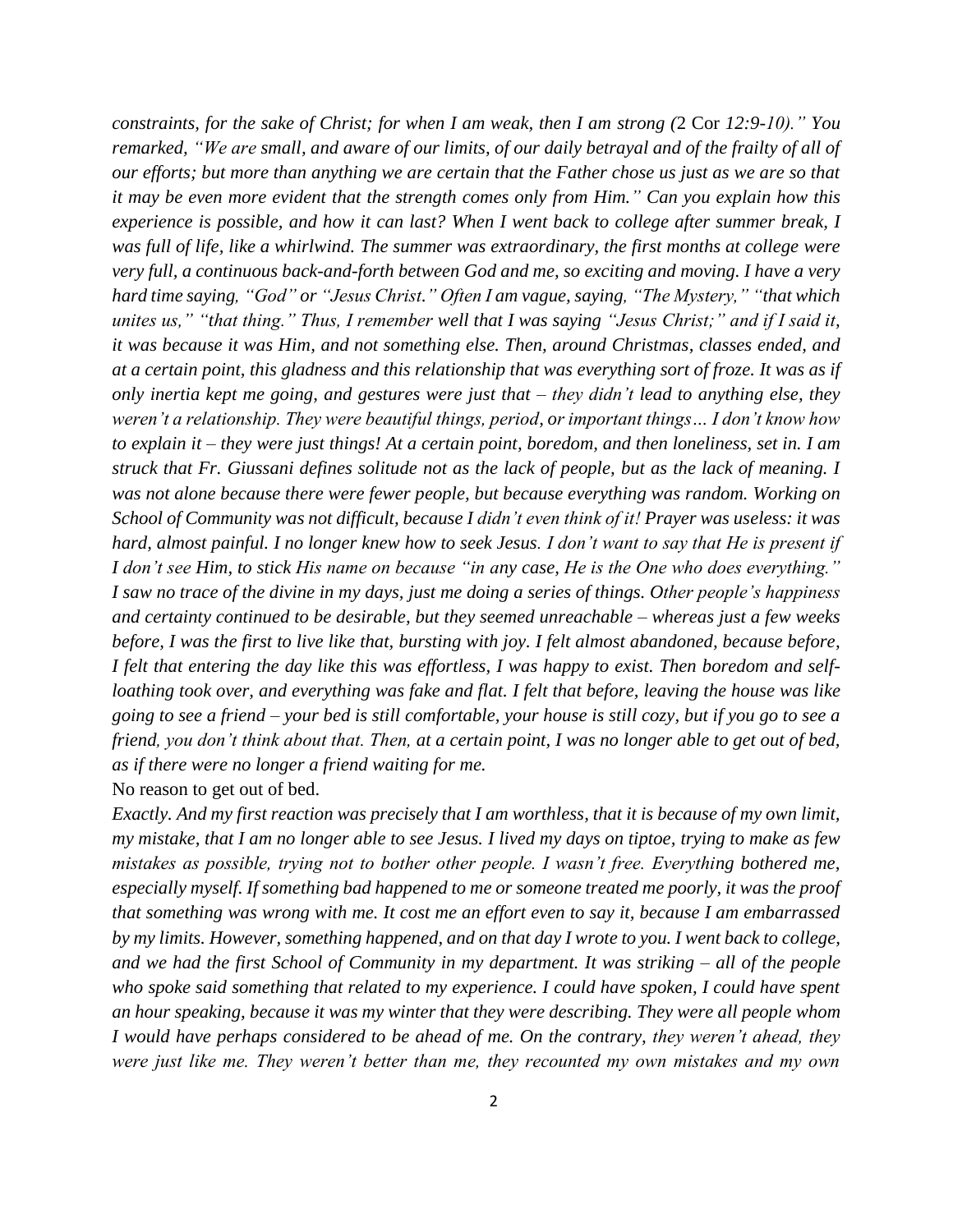*difficulties. Above all, I no longer felt that the others were ahead of or behind me. While I was there, this way of thinking really disappeared. What a liberation! What a grace! If I don't dare to speak up because I am ashamed of having a hard time, there is someone who has a greater affection for himself and stands up to ask the same questions that I have! Thus, the issue of being "ahead" or "behind" or "having more or fewer shortcomings" didn't even come to mind. I was there because something beautiful was present there, truer than all of the bad moods that had been tormenting me since the end of classes. I realized that, in spite of my apathy and sorrow (over myself and everything), I didn't think once of leaving the Church, and in particular the Church as I am living it, that is, the Movement at college with my friends, because I wouldn't know where to go. I couldn't wait to go to School of Community. I was sure that I was right in saying that, deep down, I am worthless, but I couldn't wait to go there. So maybe I wasn't really that sure of it. Last time, you said that even if you were to get 999 out of 1,000 actions wrong… And I thought: That's me, making one mistake after another, because if the "doing" is left up to me…* I said it for you!

*Thank you.*

"Ante praevista merita" – foreseeing what had to happen.

*When I read it, I was moved, because I did meet Jesus and I miss Him so much. Sometimes I also miss my longing for Him. When I feel that apathy, I would like to say: Where is my desire? Otherwise, I don't move, and I suffocate in my thousands of thoughts. My prayer in that moment was, "I miss You, when are You coming back?" and not, "Can You change me?" I understood above all that the memory of Him, that is, of how He entered and continues to enter my life, is my salvation, because it doesn't allow me to deny everything, since I cannot pretend that I didn't encounter Him. However, I ask you to help me, because right after that, I was already busy making myself invisible, pretending to be a bit better, and I feel schizophrenic and stuck. I want to ask you if you can help me to understand what this work is that allows one to love her life and not be disgusted with herself. It has already happened to me, but I want it to become my own attitude. Another thing. The day I wrote to you, I called my boyfriend, who asked me, "How are you?" I answered, "Terrible. Imagine, I even wrote to Fr. Carrón!"*

To receive last rites!

*Instead, he said, "Ah, then you are really doing well!" "No. It means that I have some problems and therefore I go around asking why I feel so bad." "No, no. When I feel bad, I don't move and I don't ask myself questions. When I am well, I ask everything." I wanted to understand this point.* What did you learn from this experience? Because you said many things, but the point is whether you are aware of what you said.

*Are you asking me why I had become frozen?*

Yes. First, why were you frozen, to the point that things no longer spoke to you? *Everything had become a formality.*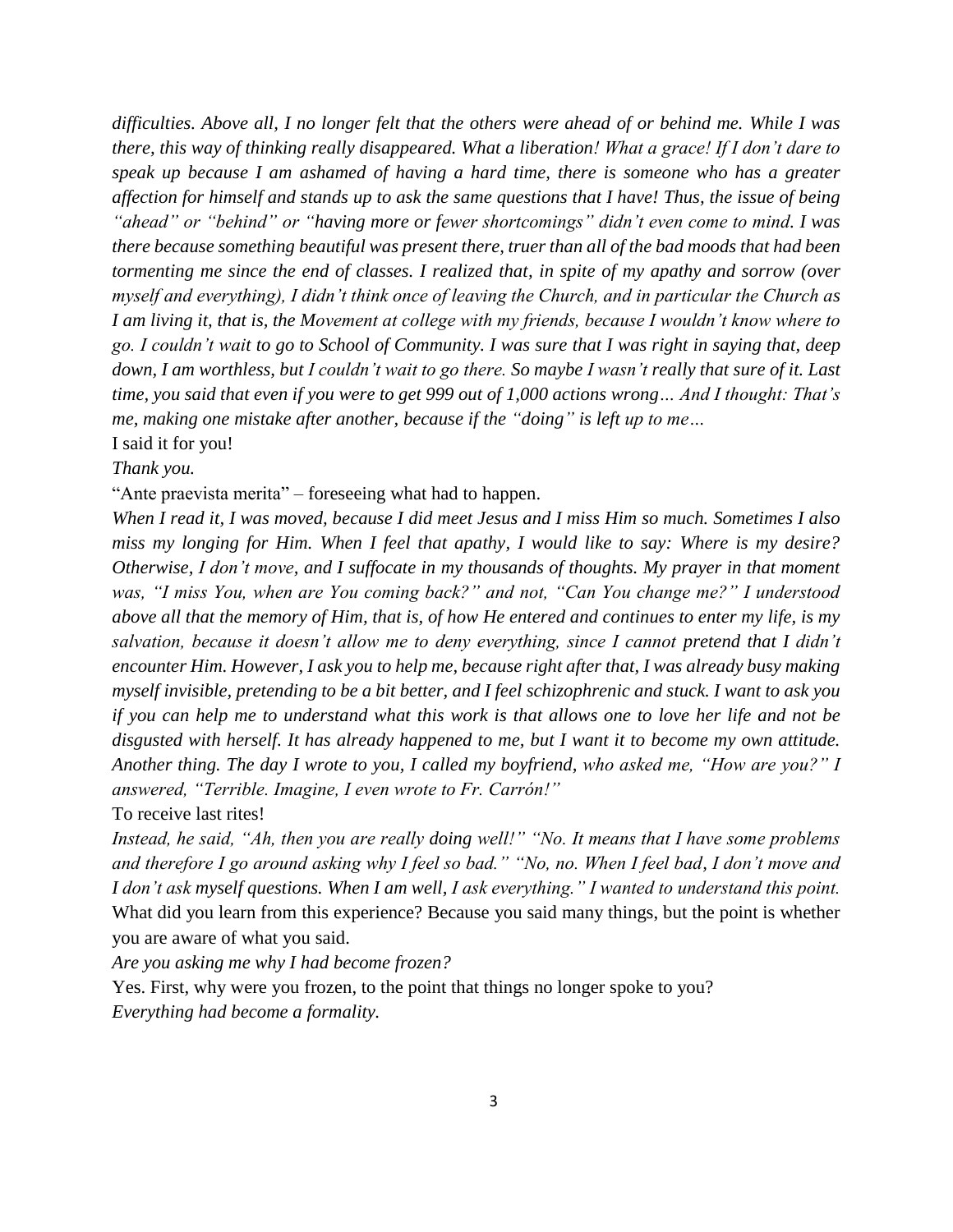It had become a formality. You used a beautiful expression: "Gestures were just that – they didn't lead to anything else, they weren't a relationship. I saw no trace of the divine in my days." What does this mean? What were you missing?

#### *Nothing was united anymore.*

Nothing was united anymore. But the first point of which one has to become aware is that your relationship with reality had become reduced. It's not that He was present and then He disappeared. The problem is that I can no longer read reality in relationship with the Mystery who makes it. Reality doesn't speak to me of this divine present in my days. Why do you think that the Mystery allows these steps? What does He want you to learn (as you saw later on)?

*I think that He doesn't want it to be something sentimental.*

He doesn't want it to be something sentimental. Because – as your boyfriend told you – when you are aware of your need…What happened when you went to School of Community with all of your need?

### *I listened.*

You listened. And everything spoke to you. In spite of how you saw yourself – in spite of the fact that you had repeated to yourself for days that you were worthless, that you were disgusting – that was precisely the wound, the crack through which Christ entered. Then, everything spoke to you with an intensity that surprised you, so much so that you couldn't forget it and you wrote, "I couldn't wait to go there." If the Mystery doesn't spare us this, it is because the real point of the journey is not to have a miracle happen, so that everything becomes automatically exciting, but that your relationship with reality is educated to the point of seeing things as they really are, with all of their substance, with all of the divine present in them. Because if you don't see the divine present, then, at a certain point, you depend only on your emotions, and then this causes you to suffocate. At the last School of Community, we said that even if you get 999 out of 1,000 actions wrong, you are loved. You couldn't even dream of being moved by this fact, unless it resulted from the experience that you had, which proves what St. Paul says: "For when I am weak, then I am strong." "My grace is enough for you, for power is made perfect in weakness." The question is whether we make a journey starting from this. Otherwise – like you said – a moment later you are back at the beginning, as if you hadn't learned anything from the experience that you had. This is the path to which the Mystery invites us – not because He wants to make it harder on us, but because He is always present, reality is always full of His presence, and you are always full of His presence, in spite of all of your mistakes. However, you have to approach the reality of yourself and of everything that you touch with a gaze that is not reduced, without depending on your feelings, because the Mystery doesn't interrupt the relationship that He has with you. If He interrupted it, you would cease to exist, you would disappear. This is the journey that God invites us to make, so that everything may become exciting. This is the game that we are asked to play. Thank you.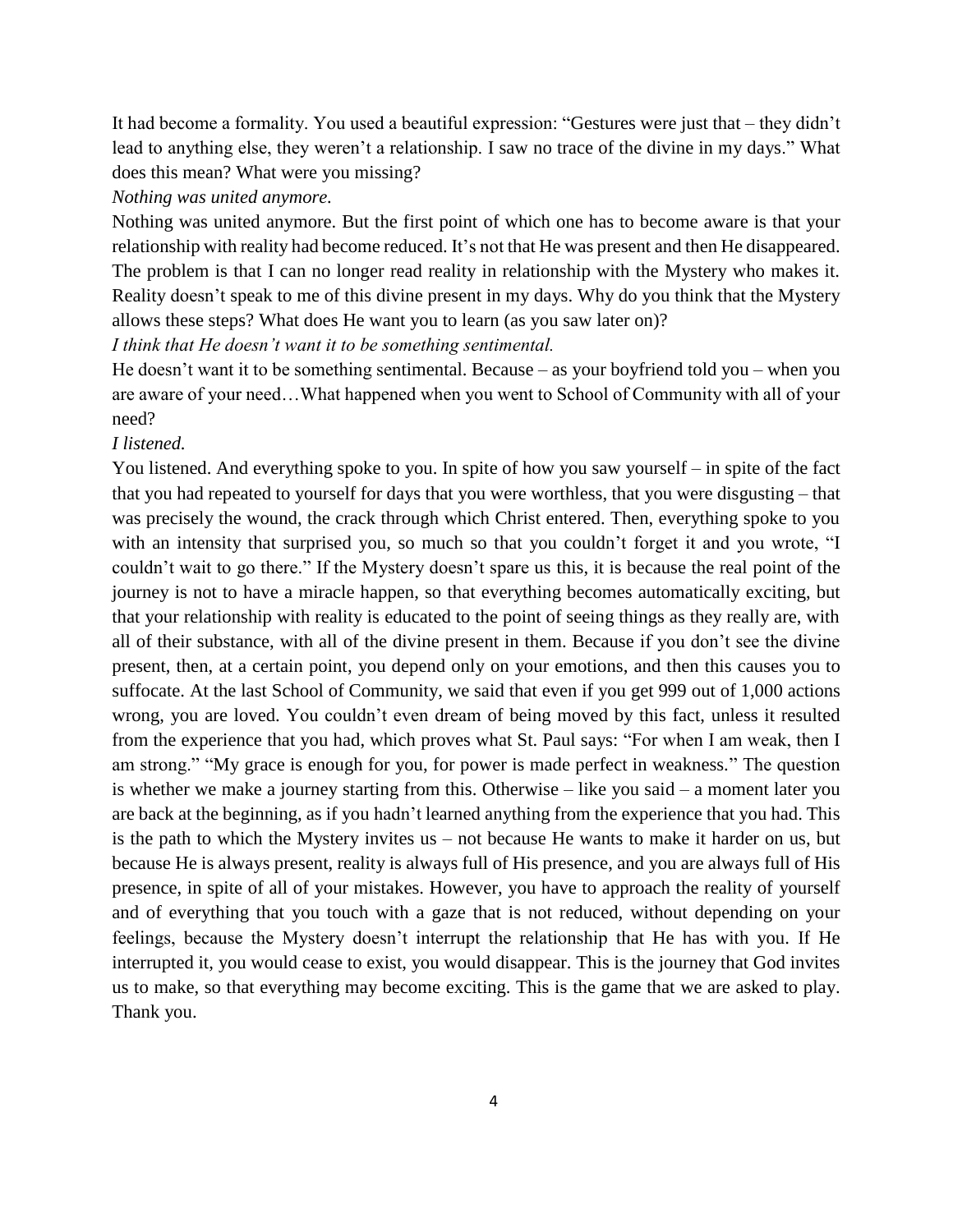*At the most recent Schools of Community, I felt described in great depth, and this aroused a strong desire to thank you for how you are helping me in this journey, like a father. For a while, I had the grace to go to daily Mass, and I also had some free time during the day to read the School of Community and other texts. This was very helpful in carrying on a dialogue with the Mystery within my life's dramatic and precarious circumstances. Then, a period of demanding work began, and I had no time to do anything but take care of work and my children. Thus, I began to ask, "Jesus, I need to see You in the things that I have to do, You have to come there, because there is no other way." He answered me, and He doesn't let go. I get in the car with this uneasiness; in a flash, I understand that something is not right. On the way to pick up my older son at school, I am already thinking that he will upset me and that the afternoon will be hard and, perhaps, sad. In that moment, I feel His gaze upon me, and I realize that I am already destroying the possibility of good for me that He puts into things. In that instant, my freedom comes into play and I say, "Wow, I was already on the brink of destroying everything, but I don't want to. I offer You my fear and my struggle – come and teach me how to love my children, help me to keep my eyes open and recognize the good that will happen." Or I start to work and I feel an uneasiness, an inconsistency: "What good can my work contribute to the world? How can I make a positive contribution by staying here in front of my computer, alone in this room?" It becomes an entreaty to Him, the offering of this sacrifice. I feel liberated by His gaze. My work fills with enjoyment; I can put all of my creativity and passion (in the sense of love) into it. Perhaps no one will read my report, but that work of mine is a way in which I give glory to Him for the talents that He has given me, and it is the expression of my gratitude to Him. I could relate other instances of my daily life when I happen to take a feeling of my heart, my person, my humanity seriously. I am surprised that Jesus uses this as a springboard in order for me to recover my relationship with Him. In that moment, I have to decide if I want to let myself be embraced by Him again. This is the experience of His mercy in my life: every time that His grace gives me the opportunity to become aware once more of His presence and His tenderness in my daily circumstances. Only when I am propelled by this tenderness do I see – sometimes – that something changes within me, and I am moved, I experience a gratitude that I cannot hold back. In spite of my past, shaped by a moralistic "having to be" and "having to do," it is increasingly clear that my effort is useless. Never before has the difference between actually doing work and making an effort to do something (even work) been so clear to me. For example, one weekend I kept thinking about the beautiful things that had happened to me in the preceding days, and I found myself incapable of goodness in front of the things that are dearest to me. Thus, I wondered, "Where is my faith if I am not able to do good? Why, given these beautiful things that just happened to me, am I still sad?" Then, on Monday, my eyes opened and I realized that I was thinking that I had become good, capable – and instead, everything plays out in the instant, in that instant. I had not surrendered to that instant that I didn't like. Judging this experience made me focus once more on the fact that work is not something to be done out of duty, something that burdens you and ultimately gets stuck in the inevitable disappointment of not being able to do or to be. For me, work has become a faithfulness to the heart, a search for a journey,*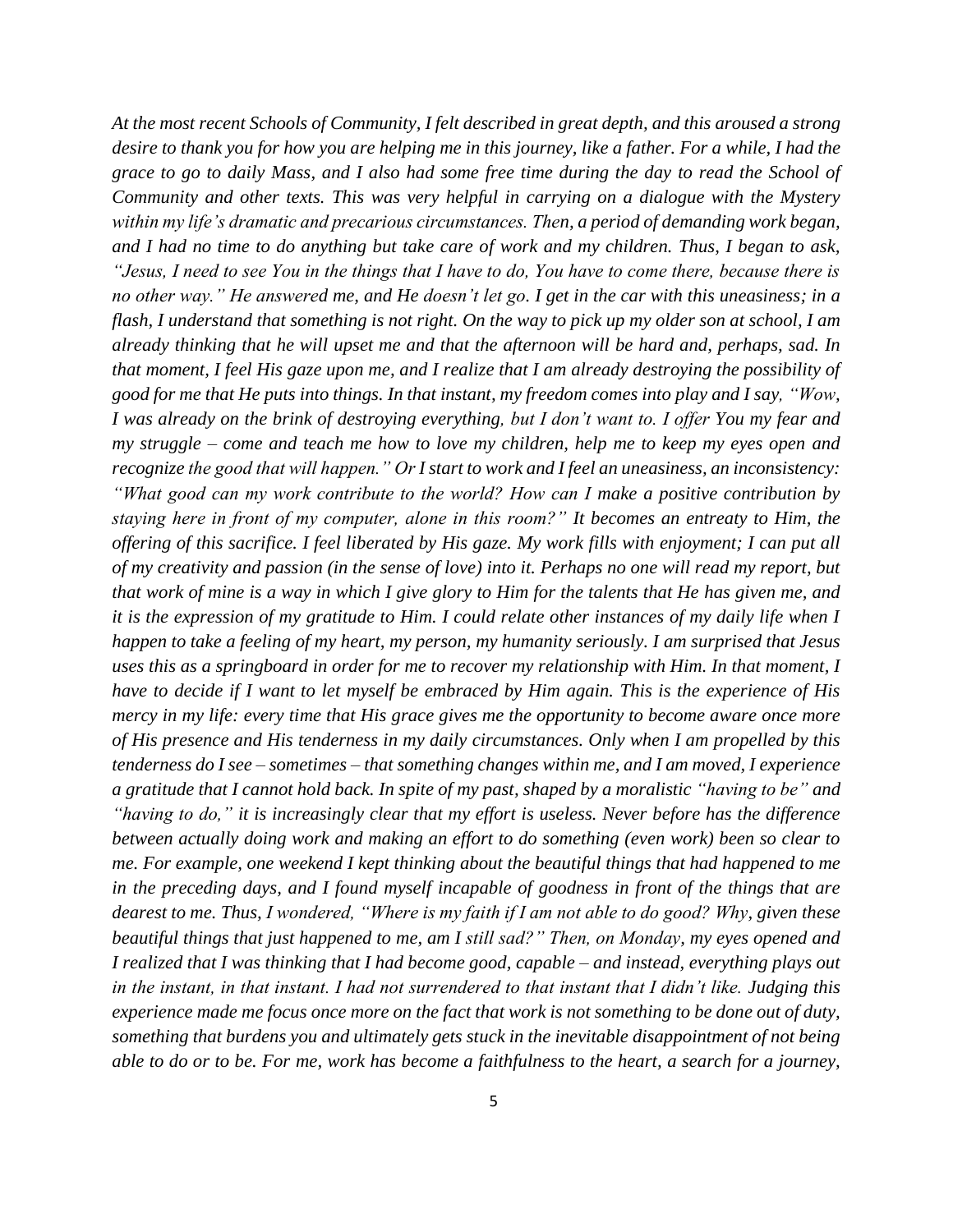## *and God always lets Himself be found. I see that everything plays out in that instant in which, for a moment, I become aware of His gaze, and I have to decide if I want to tell Him again, "Yes, You know that I love You."*

This is work, as you demonstrated to us even in the details. Fr. Giussani used to say it: our continual initiative in the relationship with things, with what I have to do, where my reason is constantly engaged, so that I may see the You to whom I respond in everything, so that my freedom may respond to this way in which the Mystery calls me through things. However, this is not something that happens only at the beginning. The point is that this dialogue become increasingly familiar, so that everything may become a relationship with Him. You just said, "I have to decide." Nothing is mechanical in this relationship. Everything always plays out in the instant. Therefore, the "doing" is not moralism, but rather it is to live constantly within this relationship in which everything is at stake – that is, it is a journey.

*I am going to tell you about a very small thing from which I learned a lot. One evening last week, a friend of my sister, whom I knew only by sight, came to dinner. That day I was very sad, caught up and absorbed in my thoughts about an exam that I had to take, and I had absolutely no desire to participate in that dinner. We began to eat, and this girl started to tell us about herself, in a simple way, and we all began to laugh – my parents, too. The first thing that I noticed was that suddenly I was present again, not in my head, in my thoughts, but I was present in reality again, at dinner. I noticed this because, during the day, I had tried my best to concentrate, to allay my fears, to change my position, and I had not been successful. The first question that arose in me was: Who has the power, and so much mercy on me, to bring me back to being present in the present, to make me present in things again? Because this is a miracle. After dinner, I had to start studying again, and all of my worries came back. But at a certain point during dinner, that girl had said something that had struck me, about a conversation with a friend of hers. I was very hesitant to ask her to explain it better, to tell me more, because I didn't know her and I am very shy, so I didn't want to intrude. However, at one point, I realized that what had struck me constituted the alternative between continuing with my thoughts or following the only thing that I had, that is, something that had struck me. I mustered up the courage and asked her. A beautiful and essential conversation ensued – not telling each other the details of our lives, but getting to the heart of things with a frankness and a sincerity that I had missed for a long time. It was one of those conversations in which the other, without knowing you and everything about you, says exactly what you need. It was one of those facts that correspond precisely to what you were looking for, the umpteenth fact that proves that there is One who saves me, who pulls me out of my thoughts and doesn't leave me alone with them. With regard to the method, I understood two crucial things of which you often remind us. The first is that everything that I need in order to live, to be happy, is present in reality, but reality has to be followed. When I was sad again after dinner, I had a choice: either my thoughts or a fact, something that had struck me. This choice is the moment in which everything plays out, and I had to decide what I wanted to follow. The problem of happiness*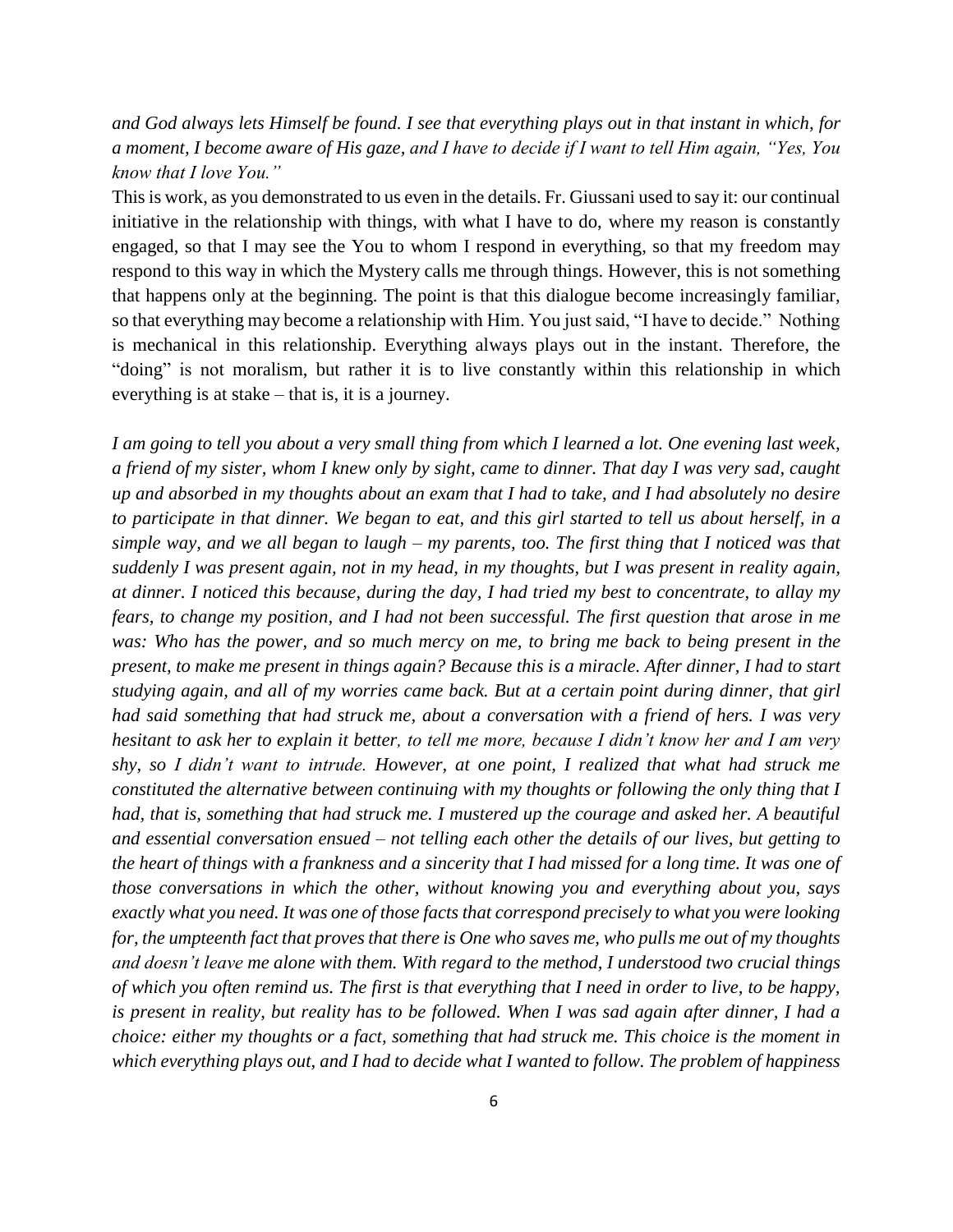*is a matter of seriousness and freedom. Most of the time, for various reasons, I choose my thoughts. The second thing is the importance of being attentive to oneself and of judging. You told us that each of us has to stop and look, has to become aware of the things that arise from within, the questions, the changes, the joy and the sadness. During dinner, I realized that suddenly I was no longer a prisoner of my thoughts. I wondered what had happened, what had changed, what had caused that change. One has to observe himself when he changes, because he changes, and he has to judge it. This is the only way in which things remain instead of slipping through your fingers, so much so that now, a week after those facts, I don't think of them as a vague memory of the past, but rather as constitutive elements of my person, as if I had laid down a brick in the construction of myself. I am moved by how such a simple fact can educate me and teach me so much. Everything is present in reality, and I realize more and more that I need to let myself be educated. The other thing that I realized is the importance of School of Community. Without it, the facts that I recounted to you would have happened anyway, but I wouldn't have noticed them, and in any case, I would have seen them less clearly. I realize that it is like a lens that allows me to look at what happens to me more truly and deeply.*

Everything is decided by how we relate to reality, because when I am not present in reality, then through the most unforeseen thing, "suddenly I was present again." I discover that I am alive through the presence of a person who comes to dinner unexpectedly. A presence that – you said – has the power and the mercy to bring me back to the present. One who saves me and pulls me out of nothingness. This happens. One doesn't need to have visions when he lets himself be "taken over" by reality. We can see that everything that we need is present in reality. Everything that one needs in order to live and to be happy is present in reality, but reality has to be followed – not endured, but followed. Each of us can decide whether he wants to follow or not. The problem is not about following who knows what. What should we follow? We should follow the form in which the Mystery calls us – life as vocation – through the circumstances of our life (like a totally unforeseen thing, which one can dismiss in advance because he doesn't expect anything from it). How many of the things that happen to us every day would we dismiss because we don't expect anything! On the contrary, only if we are open to following can we realize to what extent Someone pulls me out of nothingness through reality. This transforms everything. Instead of remaining a prisoner of your thoughts, you begin to be present in reality, and all that you need is to be educated to this. The Mystery educates us through reality in the constant companionship that we are to each other.

*I would like to ask you a question about the last part of* Recognizing Christ, *that is, about work as obedience. On the one hand, I realize that, for me, it is not enough to think of living work only in order to bring home a salary at the end of the month, and as a recognition of what I can or cannot do. However, that work could become obedience in life surprises me, arouses my curiosity, and attracts me, because I perceive that it is a position that could give me an enormous freedom in front of the demands of work. On the other hand, I don't understand this completely, and I would*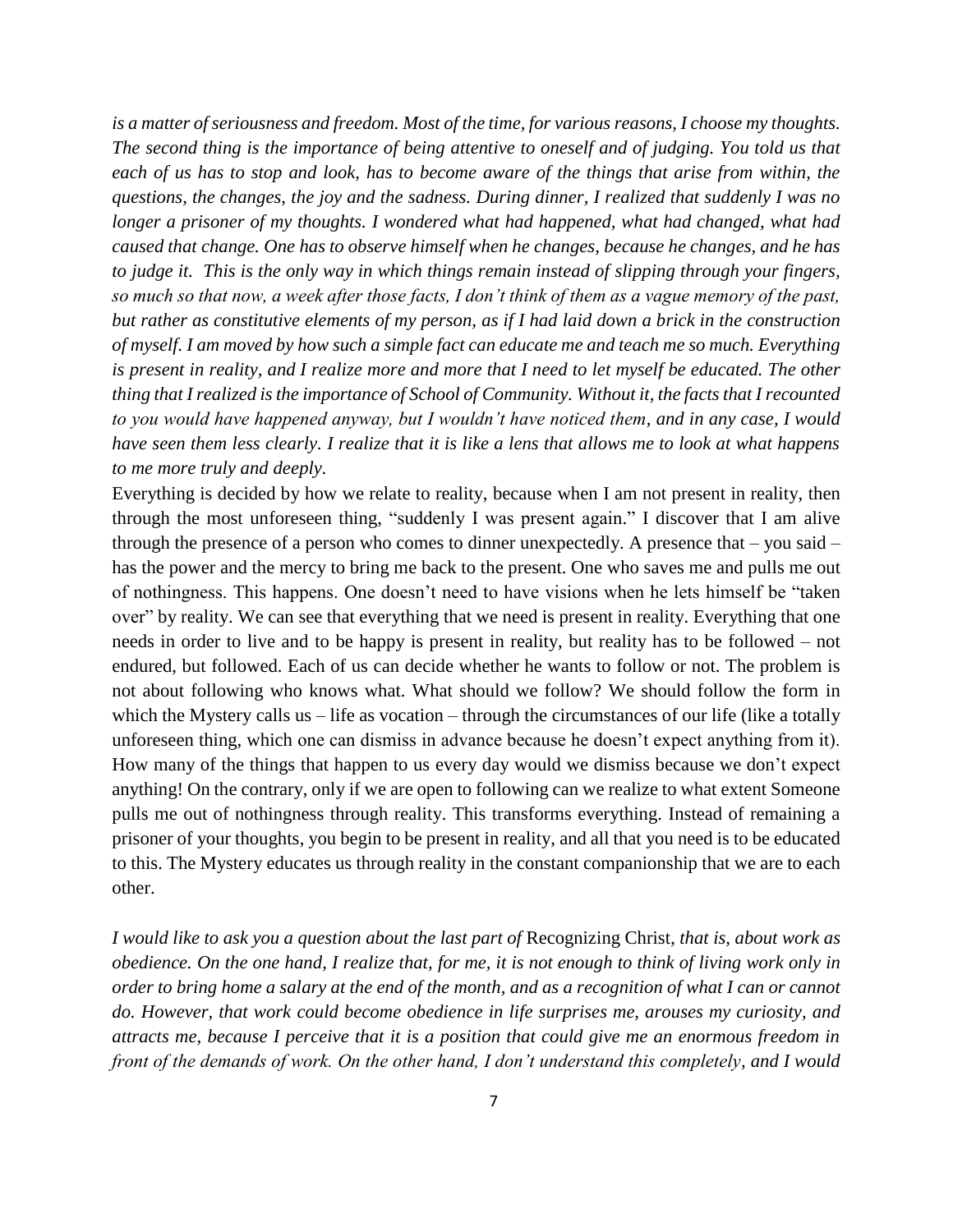## *like to examine this statement of Fr. Giussani's more deeply. I don't think that it is a casual remark, because he speaks precisely about the work that I have in front of me for eight to ten hours every day, which affects me greatly.*

Thank you. I will begin to introduce an answer. In my opinion, the first thing to clarify is the word "obedience" in its relationship to work. Many times, we can reduce it to simply doing our work well, which is obviously part of the issue. However, one can be – let's say – committed to his work (as if everything depended on his performance) and suffocate at the same time, because from the beginning of the month to when his salary arrives, many hours go by… The point is what makes work different. This is where the concept of obedience to which Fr. Giussani introduces us comes into play, because work does not consist only of professional ethics (not wasting time, being precise, etc.). Obedience is obedience to a You, because He is calling me through work. This is part of what we were saying, which reaches that point (work) that is so crucial for our life, because of the amount of time that we dedicate to it every day. The Lord is calling me, and therefore the point is to live reality and circumstances, and therefore work, as a dialogue, as a relationship. Obeying is not simply a moral consistency, but it is what makes work different. As we were saying a few minutes ago – that one may be constantly saved from his nothingness.

#### *I was very struck by the phrase with which Fr. Giussani's lesson ends.*

Perfect. We will end our itinerary with this: the phrase with which Fr. Giussani's lesson ends.

*"The fight with nihilism, against nihilism is to live this 'being moved'" (p. 88). I was very struck, because I perceived it as a formidable judgment on what I live, on my daily personal experience, on the historical events that we are going through. It seems to me that this sentence says that being moved by Christ needs reality, that is, it needs to be verified and lived so as not to become a feeling. Striving to do many things is not enough to avoid collaborating with nihilism. The instant in which one is moved by Jesus is not sentimental when it becomes the substance of every instant. For example, for me, your Christmas article in* Corriere della Sera *was an example of living this "being moved."*

#### Why?

*Because you were moved by facts, aspects of reality that I can see as well, but that do not provoke in me what they provoke in you. In fact, it affected me not just for its content, but especially for the method to which it witnesses. I was struck by the fact that, if one begs for this "being moved" – that is, if he realizes that the problem of life is living this "being moved" – then he starts to notice those who witness it to him every day. Otherwise, you don't see it, and you are full of thoughts about Christ, but you don't recognize the person next to you who is giving this back to you. At times, the witnesses are the most improbable, as was evident in your Christmas article. I will mention some things that happened during this period. The impossible change of one of my students who was affected by a great difficulty, and whose impressive essay was published in a national newspaper. Or the amazement of many new GS kids who came to the study weekends, where the last comers showed an amazement for our companionship that we didn't have.*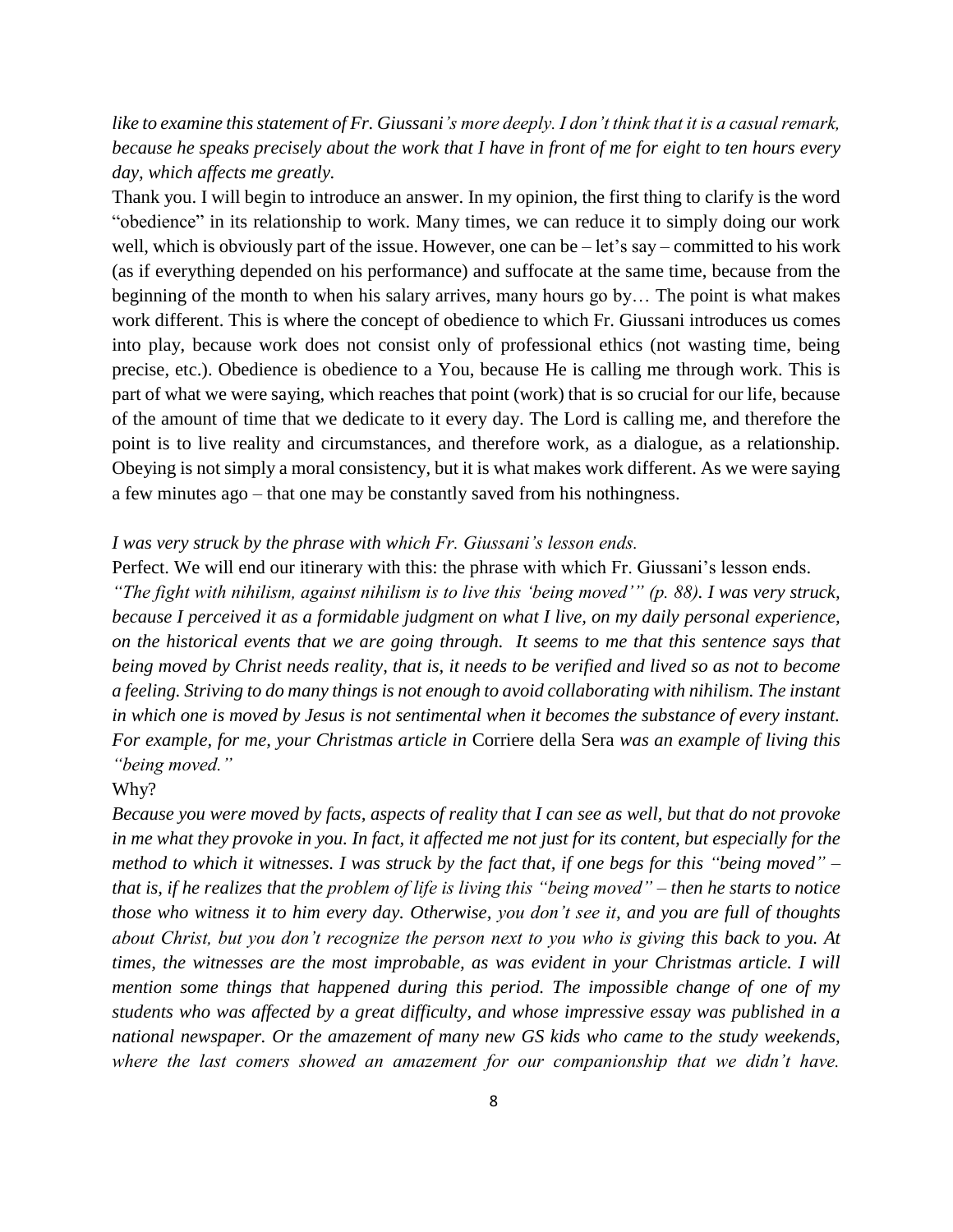*Therefore, our only problem was following those who were amazed. Or a businessman (who is not a practicing Catholic) who is working in the Holy Land, who told me, "I made an incredible discovery here! I don't understand why nobody talks about it, but Christianity is a fact, not a religion, and with my work I touch this fact with my hands." I was also very struck by a recent conversation with some friends, in which we had a lively discussion about recent political events. At one point, I couldn't help saying, "Friends, what does what we are saying have to do with Fr. Giussani's last sentence in* Recognizing Christ*? It seems to me that sometimes we replace this 'being moved,' which perhaps we haven't felt in many years, with what we do. Then the experience of the Movement becomes something to do instead of Someone to love. Thus, we can fight many battles, we can go to the* Family Day *or not, but without living this 'being moved,' we will only keep feeding what we actually want to fight."*

As we said in the Christmas article, the last comer gives us back what we no longer see in reality or what we no longer see in the Church, in the place where the presence of Christ historically remains. Christ takes hold of us, not only in the first moment of the encounter, but throughout the entire journey, so that when skepticism starts to emerge, the only thing that we need to do is to follow those who are full of amazement at what they are living. That is why I think that Fr. Giussani's final sentence is a summary of what Christianity is. It also offers us a criterion of judgment, not only for School of Community, but also for living reality, living historical events, answering the question of what our task in the world is. The battle against nihilism is living this "being moved," not the things that we do.

With regard to this, I want to end with a letter sent by a friend who unfortunately could not come to speak in person. "Dear Fr. Julián, in view of the Cirinnà bill that is going to be presented in Parliament, a new public gathering in defense of the family has been announced for January  $30<sup>th</sup>$ in Rome. With the punctuality of a Swiss watch, the race begins among us to take a stance for or against this 'Family Day,' a choice meant only to convince the opposite side of the goodness of one's own position. Those in favor take this stance because 'one cannot sit still, and it is impossible not to witness one's belonging in front of a government that intends to approve bills of law that threaten the foundation of the family.' Which is like saying: what the Movement is telling us is okay [living the "being moved" is okay], but up to a certain point, and then one has to act. Those who are against the public demonstration oppose  $it - in$  my opinion due to a wrong interpretation – because 'in the famous internal note related to the public demonstration of June 20, 2015, Carrón and the Movement advised us that having a public demonstration is useless.' Dear Fr. Julian, I find this debate suffocating and depressing [if we feel like this, imagine what the others feel!], I perceive it as a reduction of my 'I' that cuts off a great portion of reality in one stroke. I wondered: Why is such a debate so inadequate for my heart? What I think is missing is a 'true' judgment about myself and about reality." In reading this e-mail, I wondered: Why does our friend feel that the ongoing debate is suffocating and depressing? Because a true judgment about himself and about reality is missing. After what we heard this evening, it is clear that when one reduces reality, when a true relationship with reality is lacking, then one is not "taken hold of." This is not only a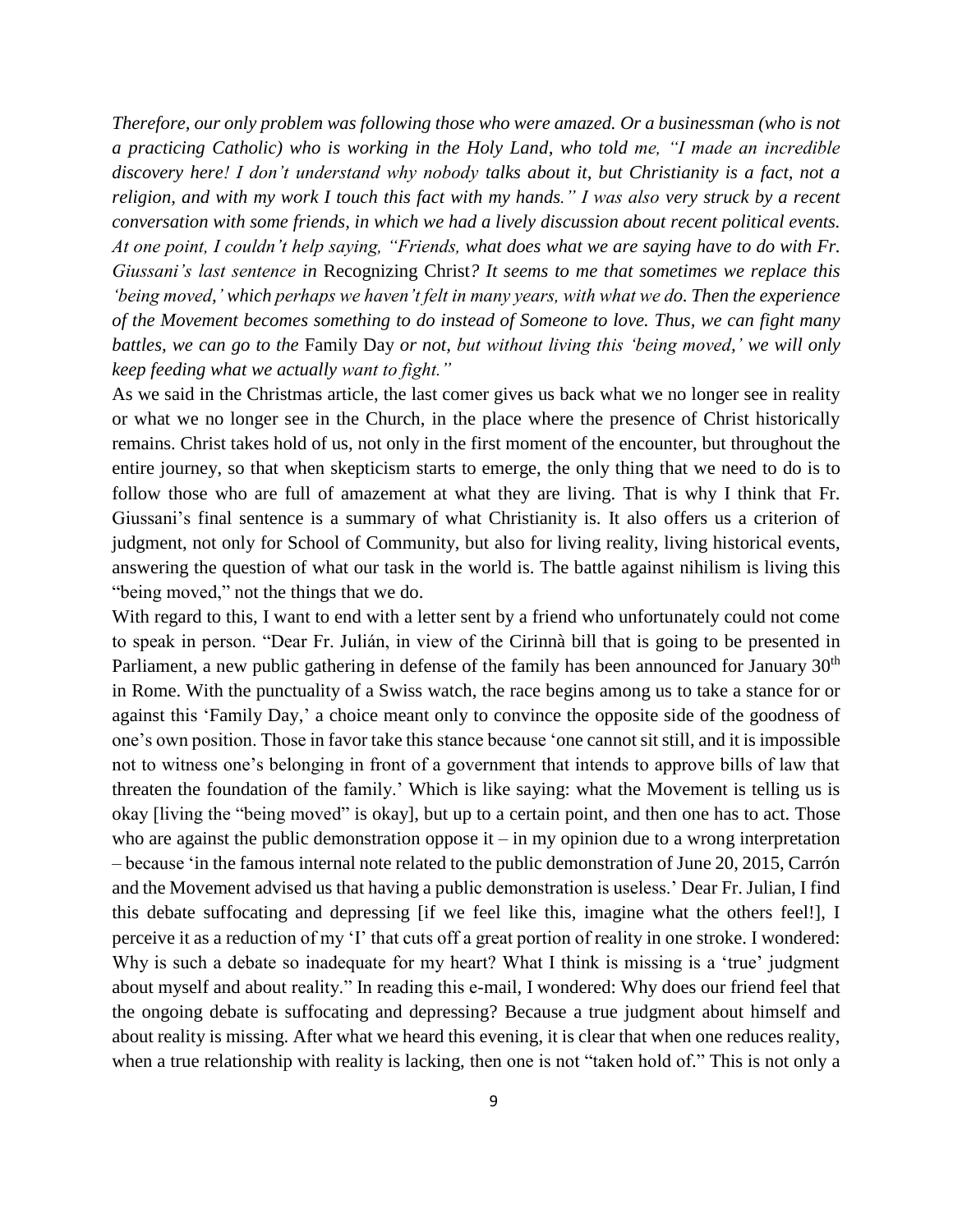problem that others have, but it is also our problem. There is a way of placing ourselves in reality that doesn't leave us at peace. Thus, let's try to help each other to make this judgment emerge, to really understand the purpose for which we are in the world. I will clarify right away that this bill has many critical aspects, as authoritative commentators have observed. The most problematic and negative points are the substantial assimilation of civil unions to marriage, and the introduction of the possibility of adoption by homosexual couples. That being said, we need to ask where this bill originates. It is born from the desire to respond to a need that some people express, a human desire that we can identify in the most varied attempts – sometimes wrong and confused, but not less dramatic, as we have said on other occasions – to reach that fullness that every human being cannot help but desire, and that sometimes conceals itself under contradictory appearances. The theme is always man and his fulfillment. Behind every human attempt, there is a cry for fulfillment. What does this tell us? As then-Cardinal Ratzinger stated, "It is for the sake of man and the world. And neither of them, it is clear, can be saved unless God reappears in a convincing fashion. No one can claim to be sure of the way to deal with this emergency. That is impossible, if only because in a free society truth can find no other way to prevail, and should seek no other way, than simply by power of persuasion; yet persuasion can only be achieved with difficulty amid the multitude of pressures and demands to which people are subjected" (*Truth and Tolerance*, Ignatius Press, 2005, p. 144). We live this difficulty in a world that contains these paradoxes, these contradictions. The difficulty that we live is how to find, through the power of persuasion, a way of defeating these various forms of reduction of our own and other people's desire. Therefore, the first thing that we need to have is – as another person writes – "attention toward the people who claim these rights [which Pope Francis constantly invites us to have]. Who are they? What do they want? What moves them? What are they looking, asking, crying out for? Are they sitting on the sidewalk and shouting? What can we answer them? Let's look at them, let's touch them, let's touch their wounds," before we answer. We are not the only ones who need to face these people and their wounds, but also all of those who expect the legal system to solve the human dramas that these people are living and to respond to all of human desire, including their own. We all read the story in *Traces* about the homosexual young man who confides to some friends whom he met by chance that he works in fashion, he has an interesting job and a partner, and yet he is not happy, but unsettled. "It is as if something is missing, as if I lived my life from a point of reaction, of defense. This leaves me unsettled" ("You Are Special in a Normal Way," *Traces*, no. 1/2016, p. 4). As we have said on other occasions, the critical point of contemporary culture is precisely its shortsightedness with regard to the deepest human needs. In fact, the human need of these people, no matter how they choose to respond to it, continues to be present in their lives. Thus, when they feel comfortable with someone – as it happened to our new friend, who then died of cancer – they share their deepest thoughts and reveal the extent of their unhappiness. We need to understand that the so-called "new rights" are attempts to answer these situations. However, as we can see, the real man cannot be reduced through the forms and laws that we may establish. This is the reason for their suffering: the drama that they are living remains exactly the same. Therein lies a crucial point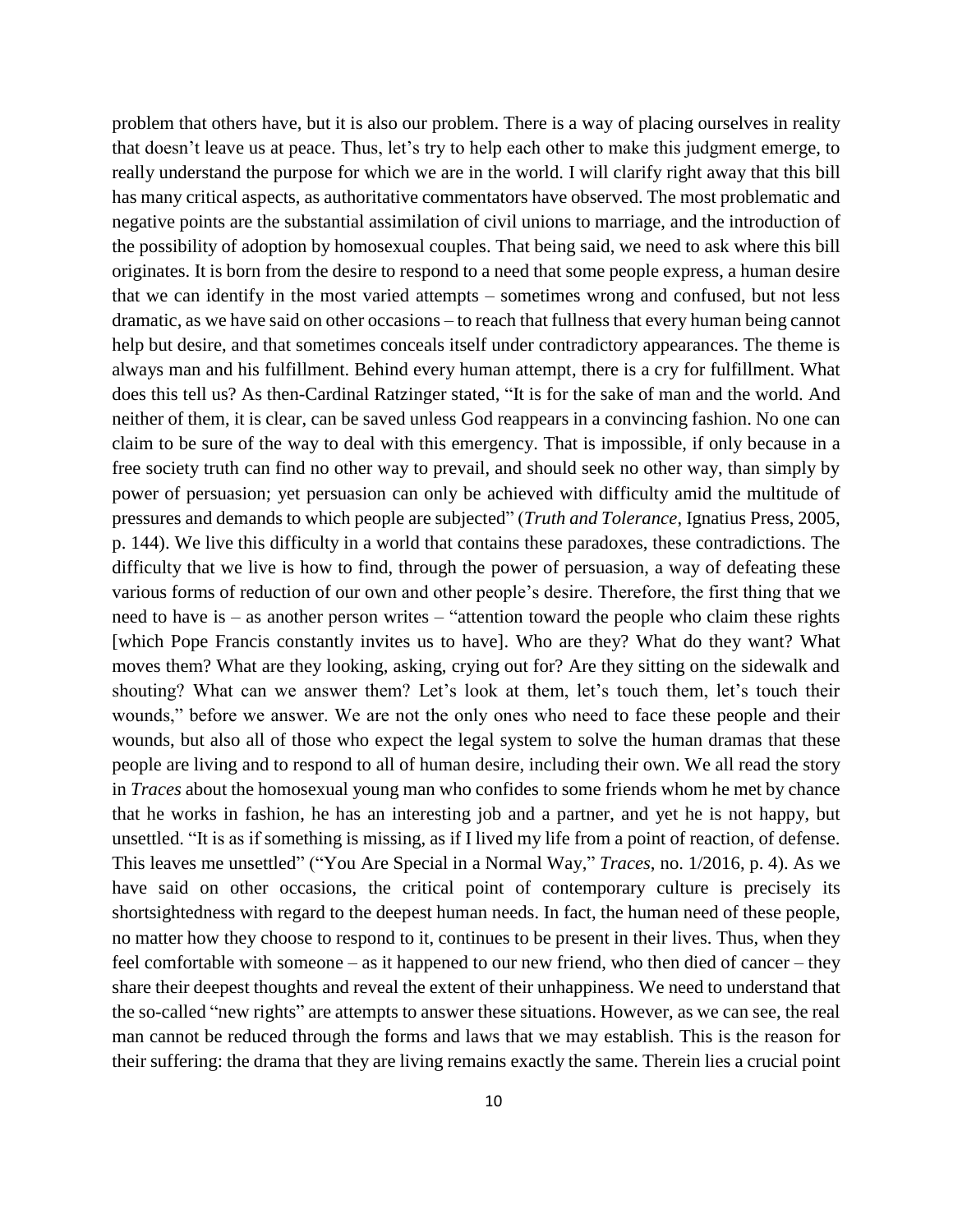for us Christians: Do we have something to say to these people? The solution to the problems with which life presents us every day, said Fr. Giussani, "doesn't happen by facing the problems directly, but by deepening the nature of the subject that is facing them," that is, "one solves the detail by going deeper into the essential" (A. Savorana, *Vita di Don Giussani* [*Life of Father Giussani*], BUR, 2014, p. 489). What answers this necessity to generate a human subject? The letter continues, "I notice a discrepancy between the desire for the infinite and the reduction of reality that we regularly make in front of life's important events. If it is true that Jesus came to redeem us from sin and cure the sick, as the woman affected by hemorrhages was sick, then what can I – who have been 'touched,' like that woman in Capernaum – contribute, so that the men and women who haven't been 'touched' may also be 'touched' by the One who was sent into the world to make us happy? Is the public demonstration an adequate response to that need? Or, after we go to the demonstration, will the question, the need, remain the same once we get back home? The challenge that we are facing is momentous." What can we Christians offer to these people as an original, unique contribution that is truly commensurate to the problem? Each of us has to ask himself, because we cannot solve this problem in any other way than by verifying it personally. It is crucial to ask ourselves this question, in order to give a concrete response to the events that worry us at the present time: civil unions (and the resulting public demonstration on January 30<sup>th</sup>). The only response is the encounter that frees man from the reduction of desire, because all of these attempts stem from a reduced desire, both in us and in others. It is interesting to see the reaction of this homosexual man from within the friendship that his new friends offered to him: "'It would be beautiful to experience work and relationships as you and your wife do. [You have a different kind of joy, which I don't have.] You are special in a normal way. [...] I love talking with you.' Then he asked me, 'How do you live this way?'" ("You Are Special in a Normal Way," *Traces*, no. 1/2016, p. 4). This demonstrates what Fr. Giussani always told us, that "in a society like this, nothing new can be created except through a life – neither structure nor organization nor initiatives will work. Only a new and different life can revolutionize structures, initiatives, and relationships – in short, everything" ("Movimento, 'regola' di libertà" ["Movement, 'Rule' of Freedom"], ed. O. Grassi, *CL Litterae communionis*, no. 11, November 1978, p. 44). This is what everyone is expecting from us, like this friend of ours. "What is missing," Fr. Giussani reminds us again, "is not so much the verbal or cultural repetition of the announcement. Man today awaits perhaps unconsciously the experience of the encounter with people for whom the fact of Christ is such a present reality that their life is changed [and then one can overcome the nihilism, the reduction]. What will shake today's man is a human impact, an event that echoes the initial event, when Jesus raised His eyes and said, 'Zacchaeus, hurry down. I mean to stay at your house today'" (L. Giussani, *L'avvenimento cristiano* [*The Christian Event*], BUR, Milan 2003, pp. 23-24). Here we are shown the method with which Christianity happened and can always happen again. How is this important for pulling man out of the reduction of desire that causes him to suffocate, so that he can start breathing again? Because Christ is not an ornament on the solution, but the key to the solution! Only Christ as a present event in people's experience can free man from the reduction of desire,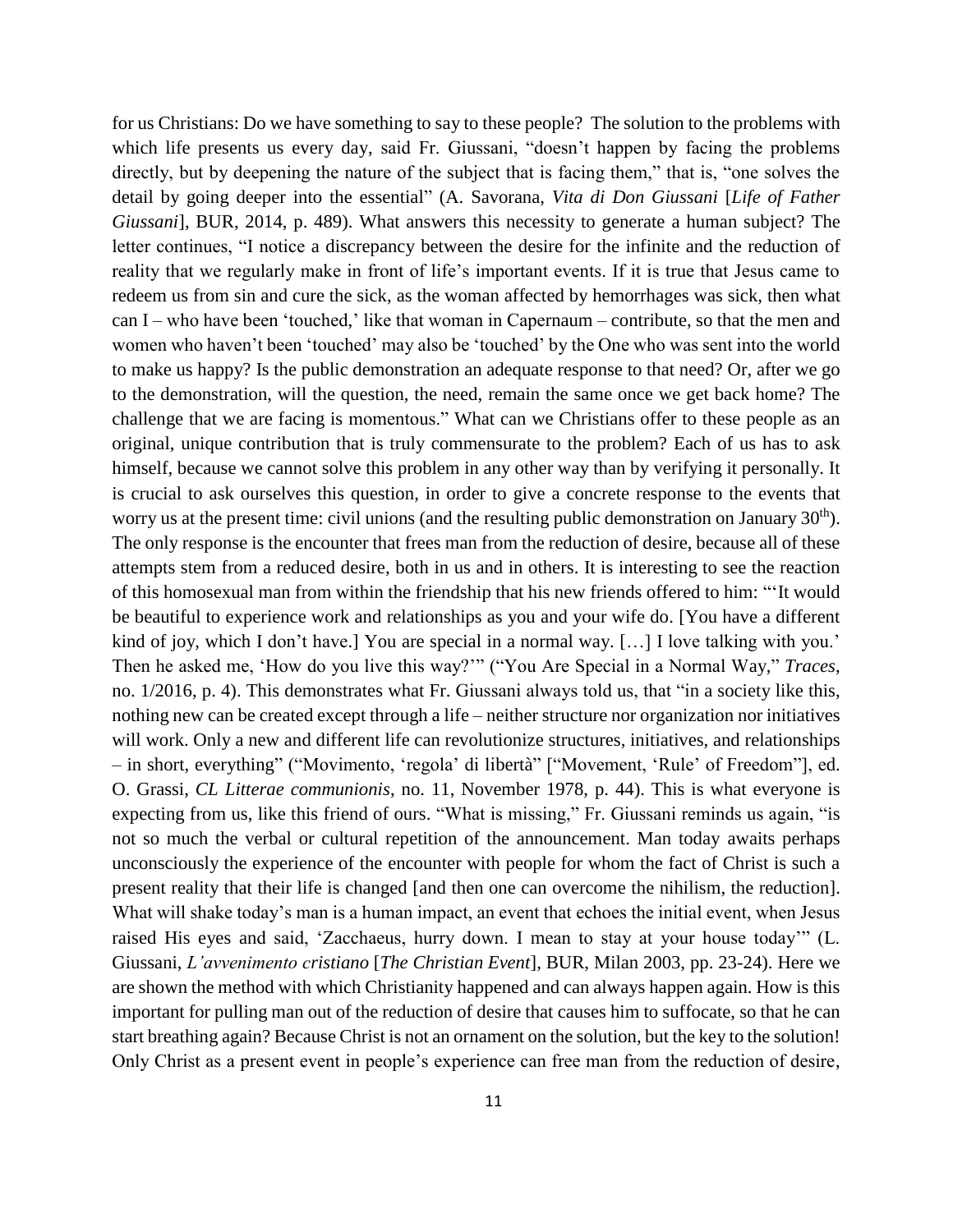and cause him to desire that fullness for which he is made. "It would be beautiful to experience work and relationships as you and your wife do." It is the origin of this "curiosity full of desire that is awakened by the presentiment of truth" (L. Giussani, *Alla ricerca del volto umano* [*In Search of the Human Face*], Rizzoli, Milan 1995, p. 125). "How do you live this way?" Where does all of this come from? Without the experience of being freed from this reduction, any socalled "concrete" answer will always be inadequate, both for ourselves and for others. That is why we are all suffocating. The victory over nihilism is to live this "being moved." Do we appreciate the unique opportunity that this event represents for our maturity, that is, the awareness of why we are in the world and therefore of the value of our witness? This is also our contribution to the good of all, as Pope Francis reminded us in Florence. "*I also advise that you have, in a special way, the capacity to dialogue and encounter* […] in order to build together with others in civil society. We know that the best response to conflicts of human beings, from the well-known *homo homini lupus*  of Thomas Hobbes is the '*Ecce homo*' of Jesus who does not recriminate, but welcomes and, paying in person, saves" (*Meeting with the Participants in the Fifth Convention of the Italian Church*, Florence, 10 November 2015). It is from this that we can begin to rebuild together with others in civil society – otherwise, everything remains entangled in the web of partiality, schemes, and oppositions. I hope that these suggestions can also allow us to judge the usefulness of the upcoming public demonstration on January  $30<sup>th</sup>$ . Since it is an event proposed by laypeople, and since the Italian Church has not given any binding directives this time, either – respecting the freedom of the laity – then each person should decide what to do as a layperson, verifying the ultimate reason for his decision in his own experience.

# The next School of Community will be on Wednesday, February 17<sup>th</sup> at 9:00pm.

We will begin this year by working on the second part of Fr. Giussani's book *Why the Church?* As we saw this evening, starting from all of the challenges that emerged, the Church not only continues Christ's work, but she is the very continuation of Christ Himself, calling us and building our life. Now we have an opportunity to examine the Church's constituent factors in depth, in the way that they are re-proposed to us by Fr. Giussani. For this reason, we will work on Chapter 5, entitled "The Three Constituent Factors" (of the Christian phenomenon in history), p. 72-87.

We have already seen in the Introduction of the *Fraternity Exercises* how the Resurrection was the origin of that new people, as Pentecost demonstrates. Now, with this gaze, we can begin to read all of the substance of the people that we are.

I remind those who want to enroll in the Fraternity and then participate in the *Fraternity Exercises* that they have to submit their application by February 16<sup>th</sup>.

As we mentioned last time, on the occasion of the  $11<sup>th</sup>$  anniversary of Fr. Giussani's death, we have decided to make the DVD of his lesson *Recognizing Christ*, which we watched during the